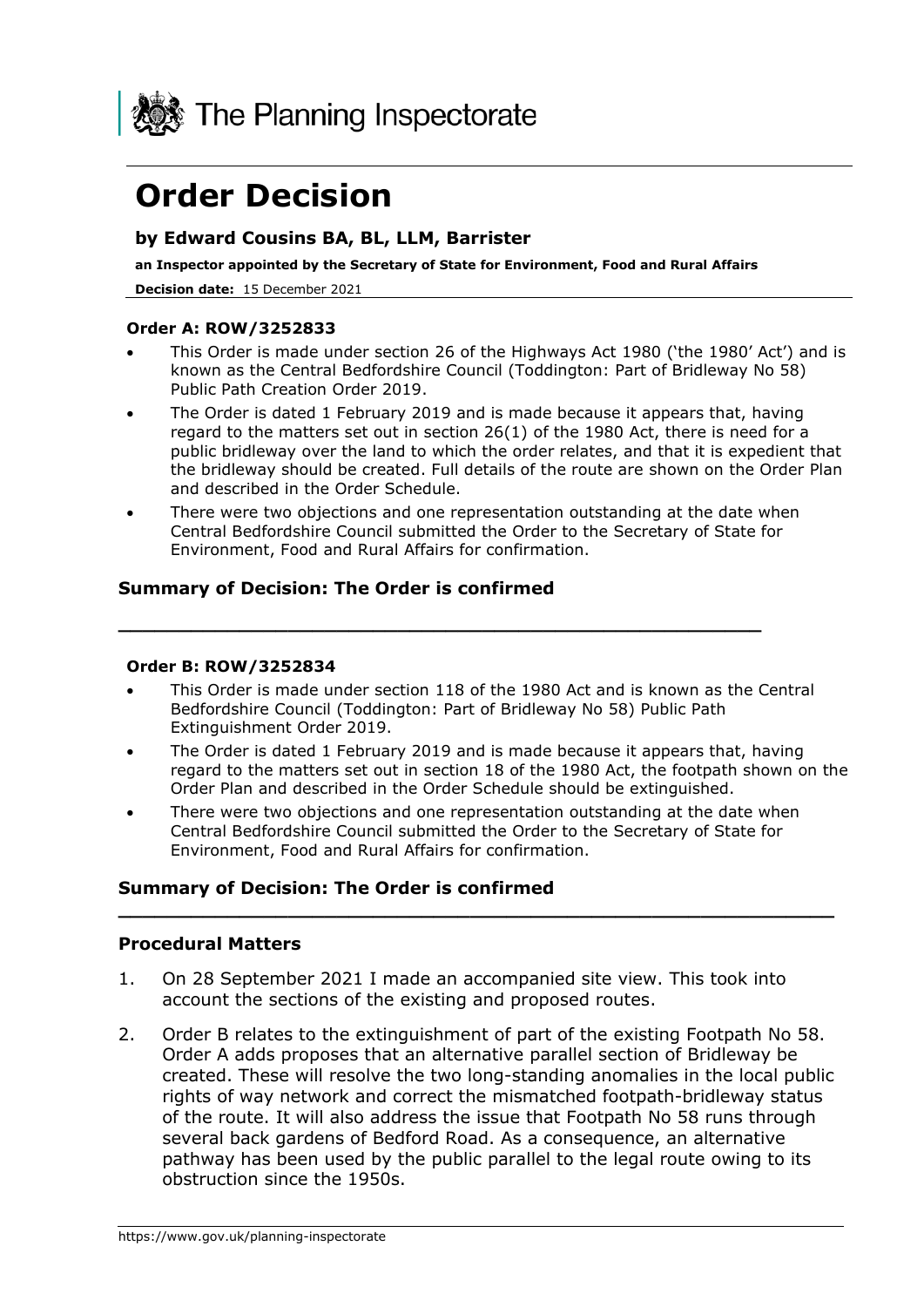### **Main issues**

- 3. Section 26 of the 1980 Act enables the local highway authority to make a Public Path Creation Order for the compulsory creation of a new footpath, bridleway, or restricted byway on the line indicated on the Order Plan where it appears to the local authority that there is such a need over land in their area, and that it is expedient to do so having regard to –
	- (a) the extent to which the path or way would add to the convenience or enjoyment of a substantial section of the public, or to the convenience of persons resident in the area; and
	- (b) the effect which the creation of the path or way would have on the rights of persons interested in the land, account being taken of the provision as to compensation contained in Section 28 of the 1980 Act.
- 4. By virtue of section 118 of the 1980 Act, prior to confirmation of Order B I must be satisfied that it is expedient to stop up the path having regard to:
	- (a) the extent (if any) to which it appears that the path would, apart from the Order, be likely to be used by the public; and
	- (b) the effect that the extinguishment of the right of way would have as respects land served by the path, account being taken of the provisions as to compensation.
- 5. Section 118(5) of the 1980 Act provides that where proceedings preliminary to the confirmation of a public path extinguishment order are taken concurrently with proceedings preliminary to the confirmation of a public path creation order (as is the case here) then in considering to what extent (if any) that path would be likely to be used by the public, regard may be had to the extent to which the creation order would provide an alternative path.
- 6. In both cases I must also have regard to the material provisions of any public rights of way improvement plan ('ROWIP') prepared by any local highway authority whose area includes land over which the Orders relate.
- 7. The objections can be summarised as follows
	- (1) There was no awareness of the presence of any public right of way across or near the Objectors' properties by means of waymarking, or otherwise, or that it was to be stopped up;
	- (2) There is no need for a new Bridleway, the expense of the proposal could be better spent elsewhere;
	- (3) The new Bridleway will invade privacy, be a threat to security and will encourage anti-social behaviour.

#### **Reasons**

### **Order A**

### **Need and expediency**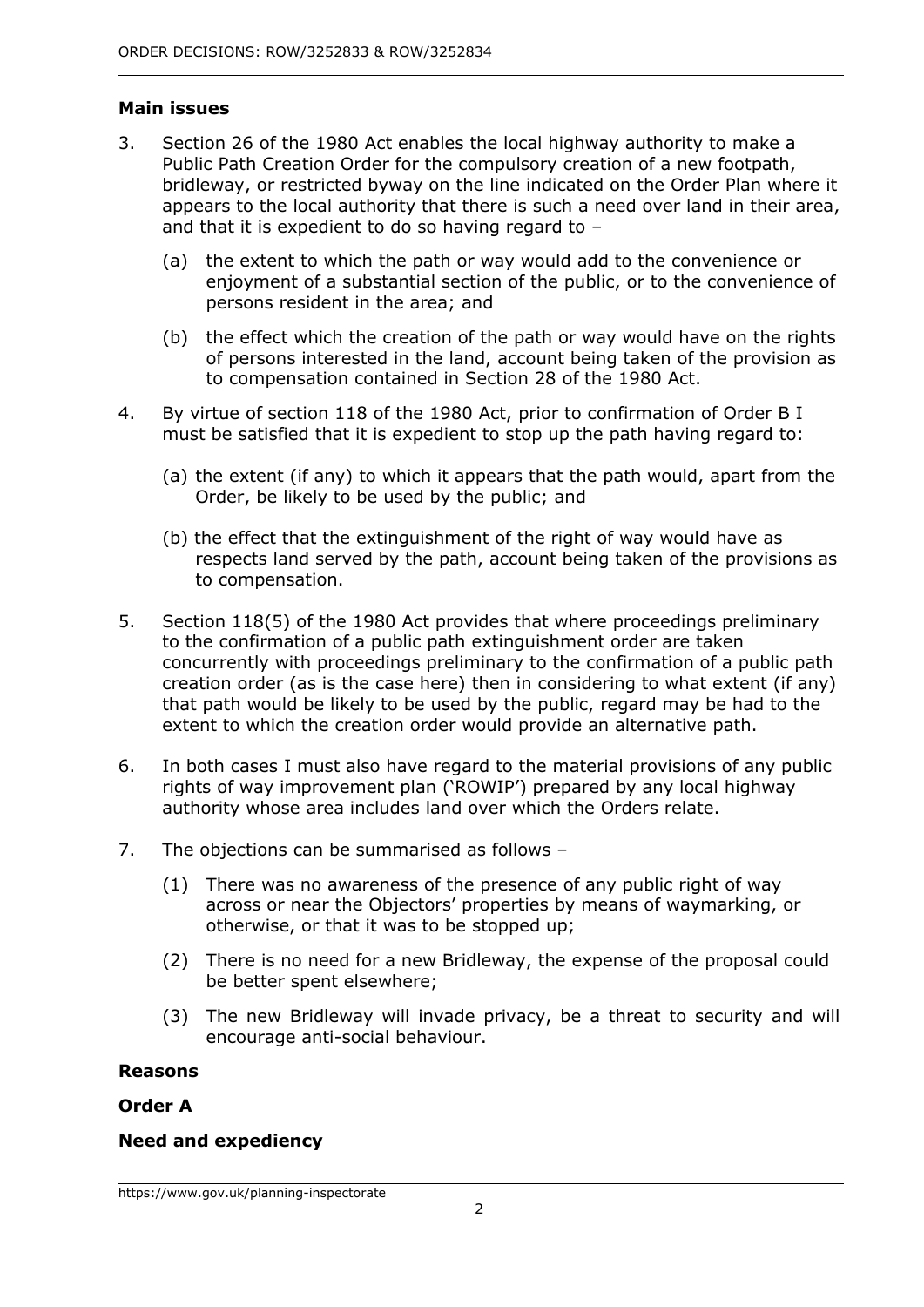### *(a) Whether there is the need for a Bridleway*

- 8. It is apparent from the Statement of Reasons submitted by the local authority in support of the confirmation of the Creation Order that it is necessary to resolve two long-standing anomalies in the public rights of network in the local area. These are:
	- (1) the fact that Footpath 58 passes through the back gardens of oddnumbered properties in Bradford Road (Nos. 15-19) and has done so since the mid-1950s when the Bradford Road estate was constructed;
	- (2) the fact that, even prior to the Estate being constructed, the path had different statuses at either end, namely a footpath for the western half and a bridleway for the eastern half, with a junction being at Crowbrush Farm. It was therefore considered that a new public right of way with a different status, namely a Bridleway rather than a footpath, was needed on a different alignment in order to resolve these two anomalies.
- 9. Toddington Footpath 58 commences at the junction of Bradford Way with the B5120 Dunstable Road and extends eastwards along the footway of Bradford Way and into and across Kimberwell Close at point A on the Order Plan. The footpath crosses the highway verge and enters the rear garden of No.5 Bradford Road. It then proceeds south-eastwards for approximately 75 metres through the rear gardens of Nos. 5, 7, 9, 11, 13 and 15 Bradford Road to point B on the Order Plan. From point B the footpath extends for approximately 18 metres in a north-easterly direction through the rear gardens of Nos. 15, 17 and 19 Bradford Road to point C before turning southeastwards once again to enter the Toddington Parish Council's Recreation Ground, which comprises a large grass field. The footpath then extends southeastwards for approximately 114 metres cutting across the corner of the recreation ground to connect with Toddington Bridleway No.48 at point D. The Bridleway then heads in a generally north-eastwards trajectory for approximately 390 metres to terminate at its junction with the B579 Luton Road.
- 10. The Order provides that the new section of Bridleway (Bridleway No.58) to be created would commence at its junction with Kimberwell Close at point E on the Order Plan and extend for approximately 58 metres along an alleyway, and then for approximately 17 metres over a grassed area to point F. From point F the Bridleway would extend for approximately 19 metres to point C on the Order plan, straddling the existing chain-link fence at the bottom of the gardens of Nos. 15 and 17 Bedford Road. From point C the new Bridleway would extend south-eastwards for approximately 108 metres alongside the boundary hedge at point G and then would continue in a north-easterly direction stepped out from the wall of Crowbrush Farm for approximately 25 metres, and then to connect into the existing (and unaffected) part of Bridleway No 58 at point D on the Order plan
- 11. In the circumstances, I am satisfied that there is a need for a new Bridleway.

### *(b) Expediency –*

https://www.gov.uk/planning-inspectorate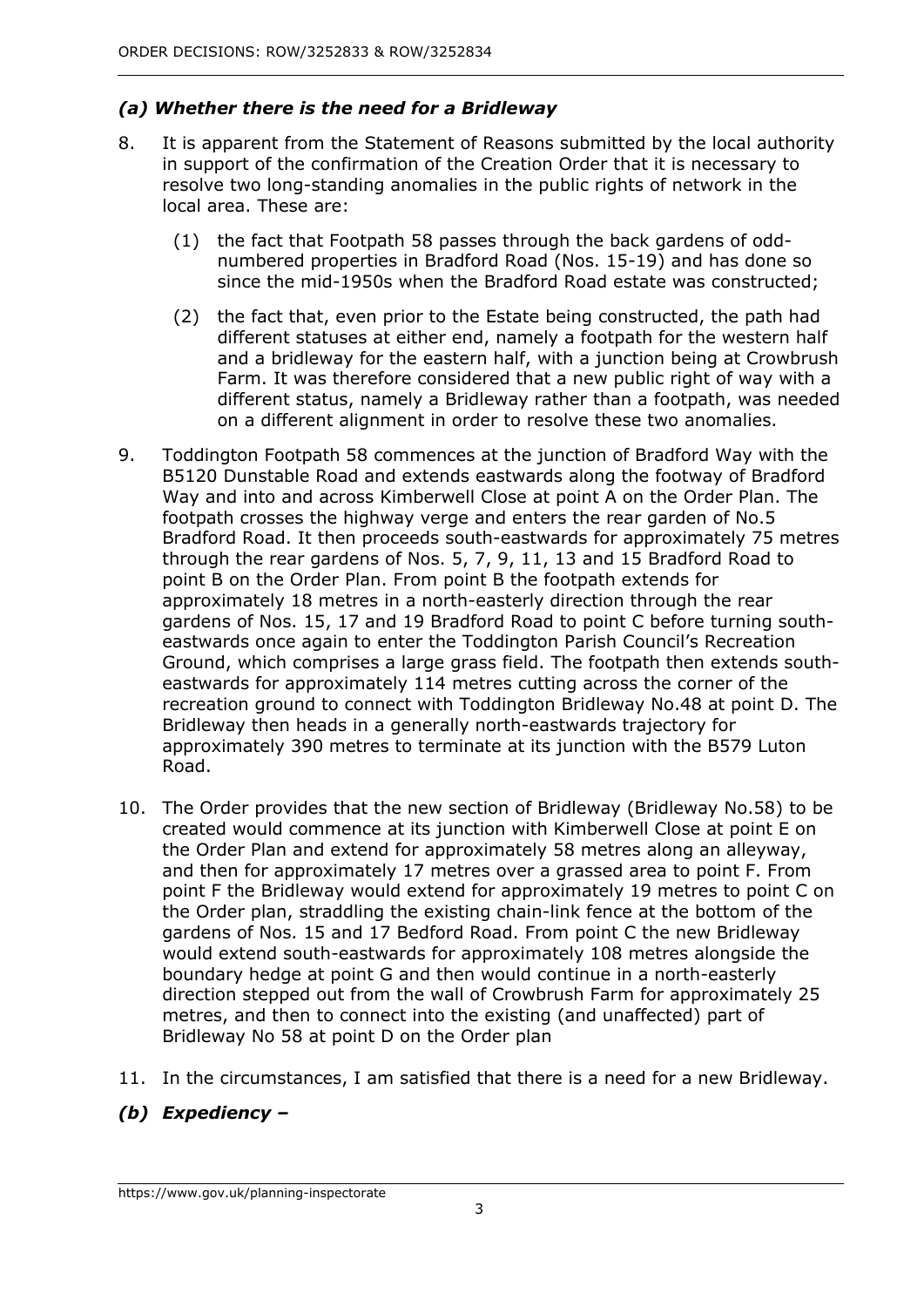### *The extent to which the creation would add to the convenience/enjoyment to the public or convenience to residents*

- 12. The Order would provide an unobstructed Bridleway for the benefit of the members of the public.
- 13. The proposed Order would allow consideration of the elimination of the line of the current route through the back gardens of a number of houses. Whilst objectors indicated that they were unaware of the existence of the footpath it was recorded on the published 1953 Draft Map, the 1963 Modified Draft Map, and the 1964 Definitive Map. It is still depicted on the 2014 Consolidated Definitive Map.
- 14. The depiction of a public right of way on the Definitive Map is conclusive evidence of its existence. However, the route has been obstructed for almost 70 years since the houses were constructed in the mid-1950s and was not a way marked as a public right of way at that time. The fact that there was a lack of awareness of the footpath does not mean that this public right of way does not exist. As a matter of law, the current position is that there is a public footpath delineated across rear gardens. Currently the garden fences obstruct the footpath, such obstruction is unlawful, and the route remains a blot on the legal title of some local residents. I am able to consider extinguishment of the footpath through private land where there is an alternative available, such as this proposed bridleway.
- 15. I am satisfied that the bridleway will add to the convenience or enjoyment of a section of the public, and to the convenience of persons resident in the area, by the creation of a new continuous Bridleway route.
- 16. The fact that the new Bridleway is unlikely to be heavily used by horse riders does not detract from the benefit that will be derived by walkers and cyclists.

### *The effect of its creation on the rights of persons interested in the land*

17. The majority of the land the subject of the proposal Order is either owned by the OMA or by the Parish Council. No evidence has been adduced to suggest that there would be any adverse effects.

### **Conclusions on Order A**

18. Taking account of the above matters in my judgment the benefits of the creation of the Bridleway are clear. I am satisfied that it is expedient to confirm the Order.

### **Order B**

### *The extent to which the Footpath would be likely to be used*

19. Section 118(5) of the 1980 Act provides for an extinguishment Order to be considered concurrently with an Order to create an alternative way. In this case the confirmation of Order A to create a public Bridleway as an alternative way to the existing route provides a useful means to address the conundrum raised by the two anomalies, to which reference has been made above. In this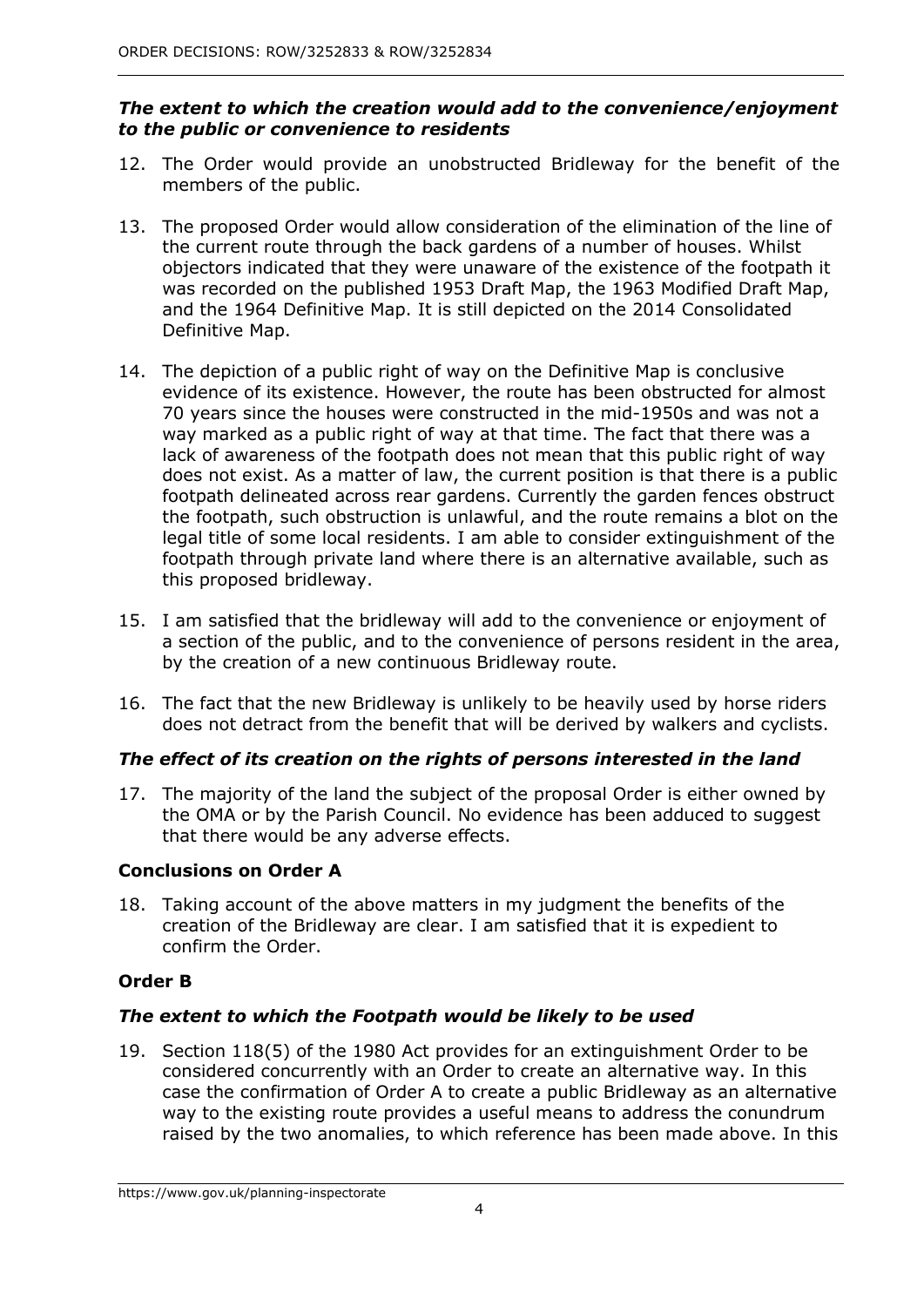context, in my judgment, the new Bridleway will be attractive to walkers, and cyclists and possibly horse riders.

- 20. From the comments in objection and representation to the Orders it appears that local residents were unaware of the recorded alignment of the Footpath. It seems that the existing route has not hitherto been utilised where it is currently obstructed.
- 21. Accordingly, with the creation of the new Bridleway, there would be no reason why the existing route would be likely to be used by the public. I am satisfied, therefore, that it would be expedient for sections of the existing pathway to be extinguished.

### *The effect on land served by the Footpath*

22. As noted above the footpath is legally recorded as running through the gardens of certain properties on Bradford Road. Whilst the residents may not have appreciated this fact on purchase the continuation of recording of the route in this location could lead to enforcement to remove obstructions – the garden fences – and to allow public access to the footpath. I consider it clearly in the interests of the landowners to remove the legal line of the footpath from their properties. This resolves the potential for enforcement action and allows unencumbered use and sale of the properties in question.

### *Conclusions on Order B*

23. With the confirmation of Order A, creating a new Bridleway along the route specified in the Order Plan referred to in Order A, it is expedient that the footpath shown on the Order Plan and described in the Order Schedule should be extinguished. Order B therefore should also be confirmed.

### *The Rights of Way Improvement Plan (ROWIP)*

24. Instead of a ROWIP, the OMA has published an Outdoor Access Improvement Plan (OAIP). In the Chapter on Connecting Spaces, seeks to improve bridleway connectivity, connect open spaces, legally recognised cycle routes and provide routes that can be utilised as part of healthy living and as access to open spaces. The OMA has stated that the proposed creation of the new Bridleway fulfils these criteria and is considered to be expedient in the circumstances.

### **Formal Decisions**

- 25. I have confirmed Order A.
- 26. I have confirmed Order B.

## *Edward Cousins* **Inspector**

https://www.gov.uk/planning-inspectorate